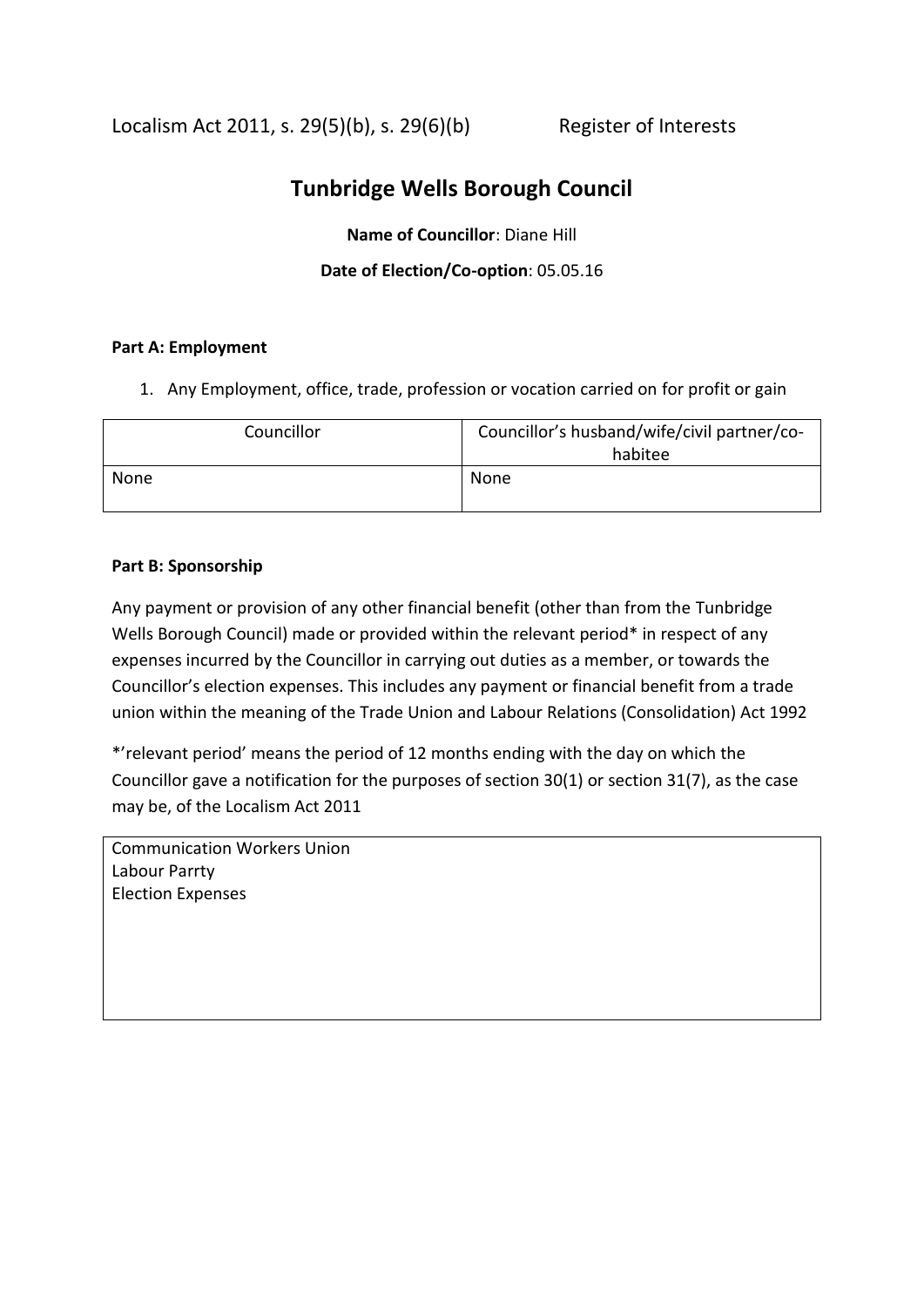# **Part C: Contracts**

Any contract which is made between the relevant person (or a body in which the relevant person has a beneficial interest\*) and Tunbridge Wells Borough Council –

- (a) Under which goods or services are to be provided or works are to be executed ; and
- (b) Which has not been fully discharged

\*"body in which the relevant person has a beneficial interest" means a firm in which the relevant person is a partner or a body corporate of which the relevant person is a director, or in the securities of which the relevant person has a beneficial interest;

"director" includes a member of the committee of management of an industrial and provident society;

| Councillor | Councillor's husband/wife/civil partner/co-<br>habitee |
|------------|--------------------------------------------------------|
| None       | None                                                   |

# **Part D: Land**

Any beneficial interest in land\* which is within the area of the Tunbridge Wells Borough Council

\*"land" excludes an easement, servitude, interest or right in or over land which does not carry with it a right for the relevant person (alone or jointly with another) to occupy the land or to receive income

| Councillor                                                            | Councillor's husband/wife/civil partner/co-<br>habitee |
|-----------------------------------------------------------------------|--------------------------------------------------------|
| 24 Colebrook Road<br>High Brooms<br>Tunbridge Wells<br><b>TN4 9BS</b> | None                                                   |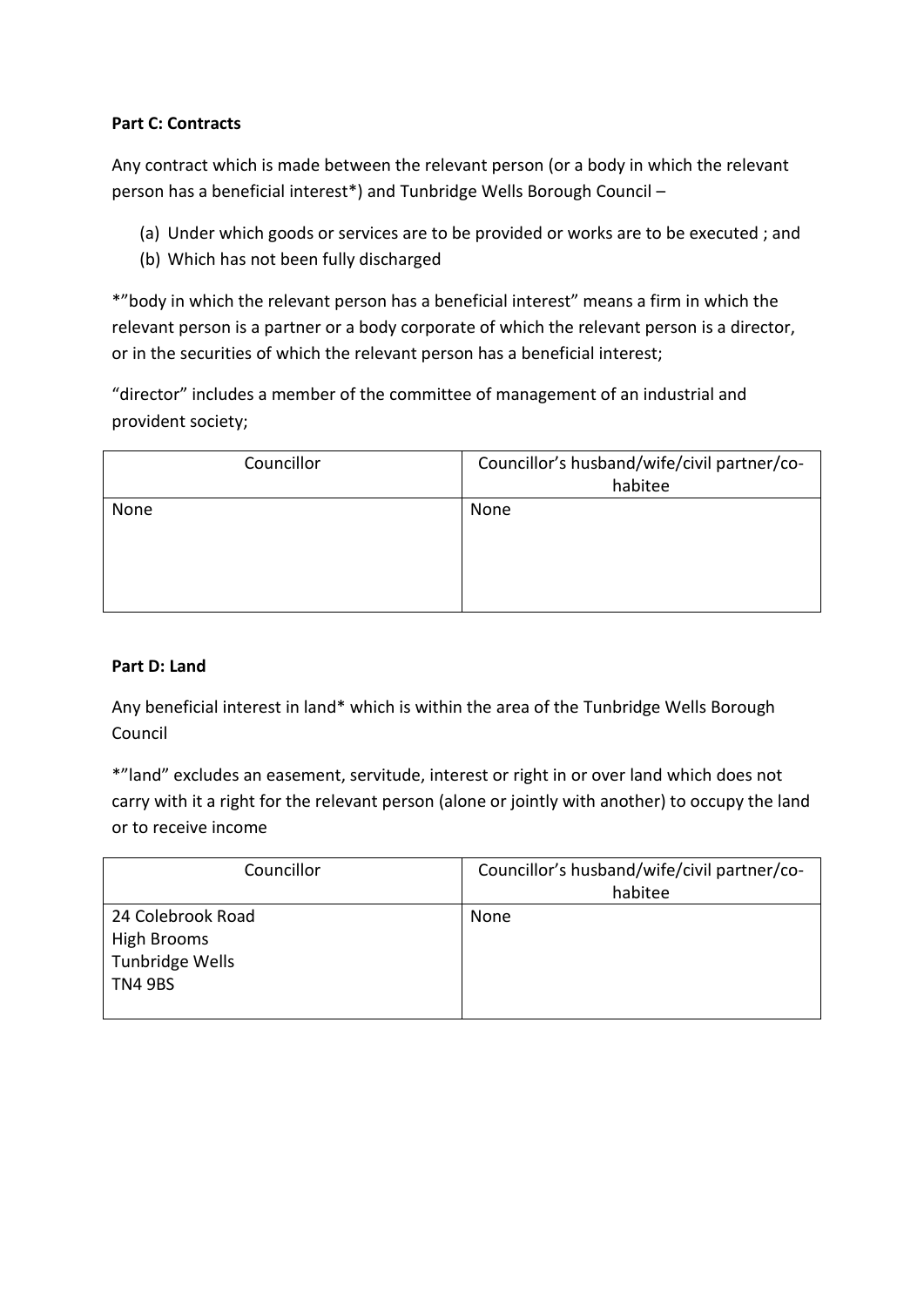#### **Part E: Licences**

Any licence (alone or jointly with others) to occupy land\* in the area of the relevant authority for a month or longer

\*"land" excludes an easement, servitude, interest or right in or over land which does not carry with it a right for the relevant person (alone or jointly with another) to occupy the land or to receive income

| Councillor | Councillor's husband/wife/civil partner/co-<br>habitee |
|------------|--------------------------------------------------------|
| None       | None                                                   |

#### **Part F: Corporate Tenancies**

Any tenancy where –

- (a) The landlord is Tunbridge Wells Borough Council and
- (b) The tenant is a body in which the relevant person has a beneficial interest

\*"body in which the relevant person has a beneficial interest" means a firm in which the relevant person is a partner or a body corporate of which the relevant person is a director, or in the securities of which the relevant person has a beneficial interest

"director" includes a member of the committee of management of an industrial and provident society

""securities" means shares, debentures, debenture stock, loan stock, bonds, units of a collective investment scheme within the meaning of the Financial Services and Markets Act 2000 and other securities of any description, other than money deposited with a building society.

| Councillor | Councillor's husband/wife/civil partner/co- |
|------------|---------------------------------------------|
|            | habitee                                     |
| None       | None                                        |